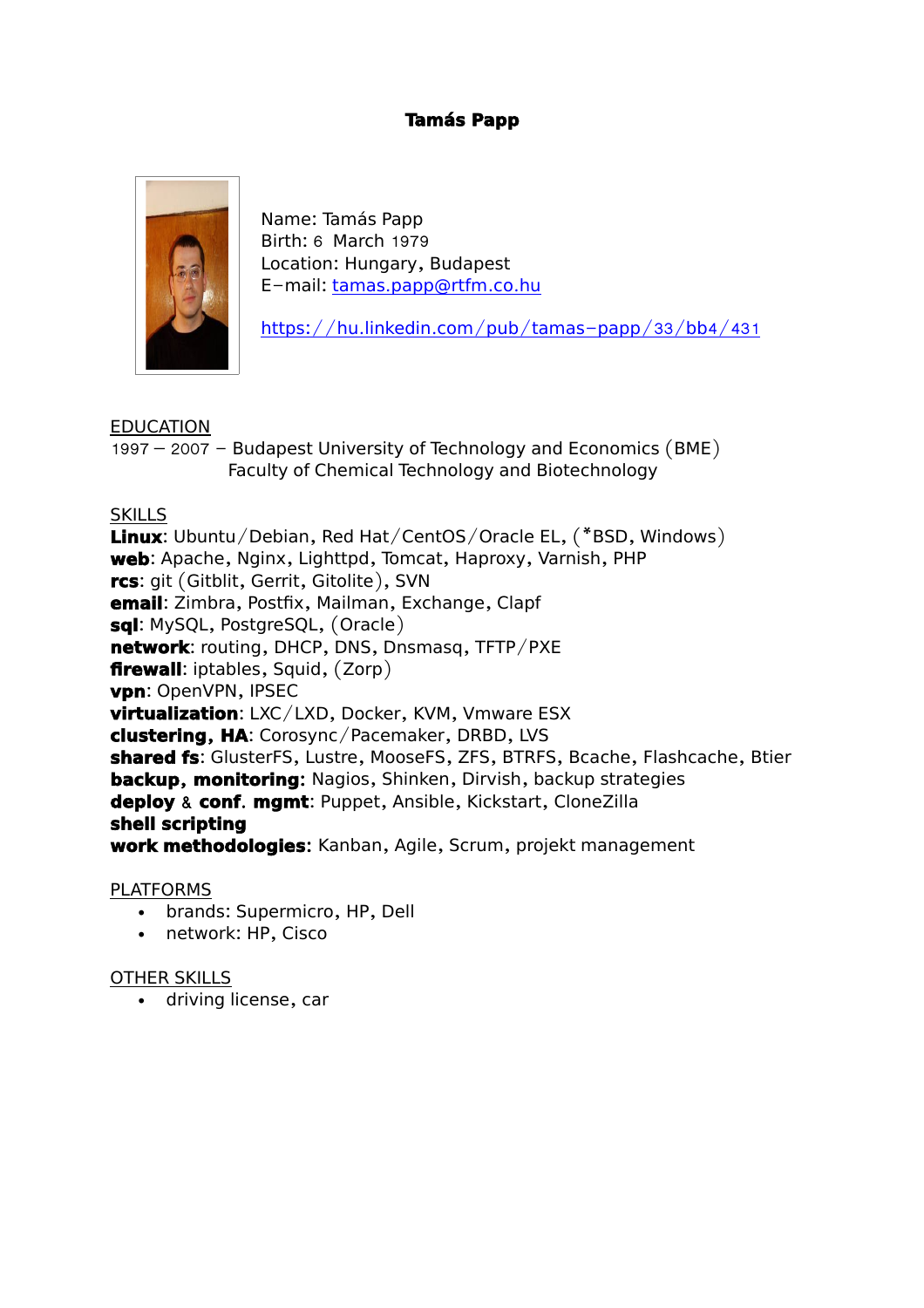### PROJECT EXPERIENCES IN DETAIL

# 2016 – present - ChemAxon Ltd. (IT & Cloud Operation Product **Owner**)

- $\cdot$  team: 4
- design & build SaaS solution
- task prioritization
- $\cdot$  client support, pre-sales
- $\cdot$  HR

## **2011 – 2016 – ChemAxon Ltd. (IT Team lead)**

Market leader cheminformatic softwares development.

- $\cdot$  team: 2-3
- $\cdot$  design & build network infrastructure, organizing team
- web, mail, virtualization, cloud services  $(Google, AWS)$
- $\cdot$  FreeIPA, ZFS, LXC/LXD, Docker
- SOL databases
- $\cdot$  lenkins, Git

 $2011 - 2013 - \text{ULX Ltd.}$ : system engineer- contract IT outsourcing company, Hungarian Red Hat distributor

- RHEL 4  $\rightarrow$  6 migration
- IPA introduction  $&$  migration

2010 – 2011 – **Sanoma Media Budapest Inc**.: system engineer Media company with high traffic public websites.

- web servers  $($  ~100 CentOS LAMP)
- $\cdot$  monitoring (Nagios, Munin)
- backup administration, storage tuning
- HP and IBM blades, HP EVA4000 and IBM DS4000 storages
- Spacewalk, PXE, Kickstart

 $2010 - 2010 -$  **Adverticum Inc.:** system engineer  $-$  contract Online ad provider with high traffic services,  $~50$  servers

- virtualization: LXC, KVM (migrated from Xen)
- web, mail

 $^{\circ}$ 

- $\cdot$  backup & recovery plan (Dirvish), monitoring
- SVN → Git migration

 $2009 - 2015$  **Jegymester Ltd.:** system engineer  $-$  contract Online ticket selling system based on self-developed Java application.